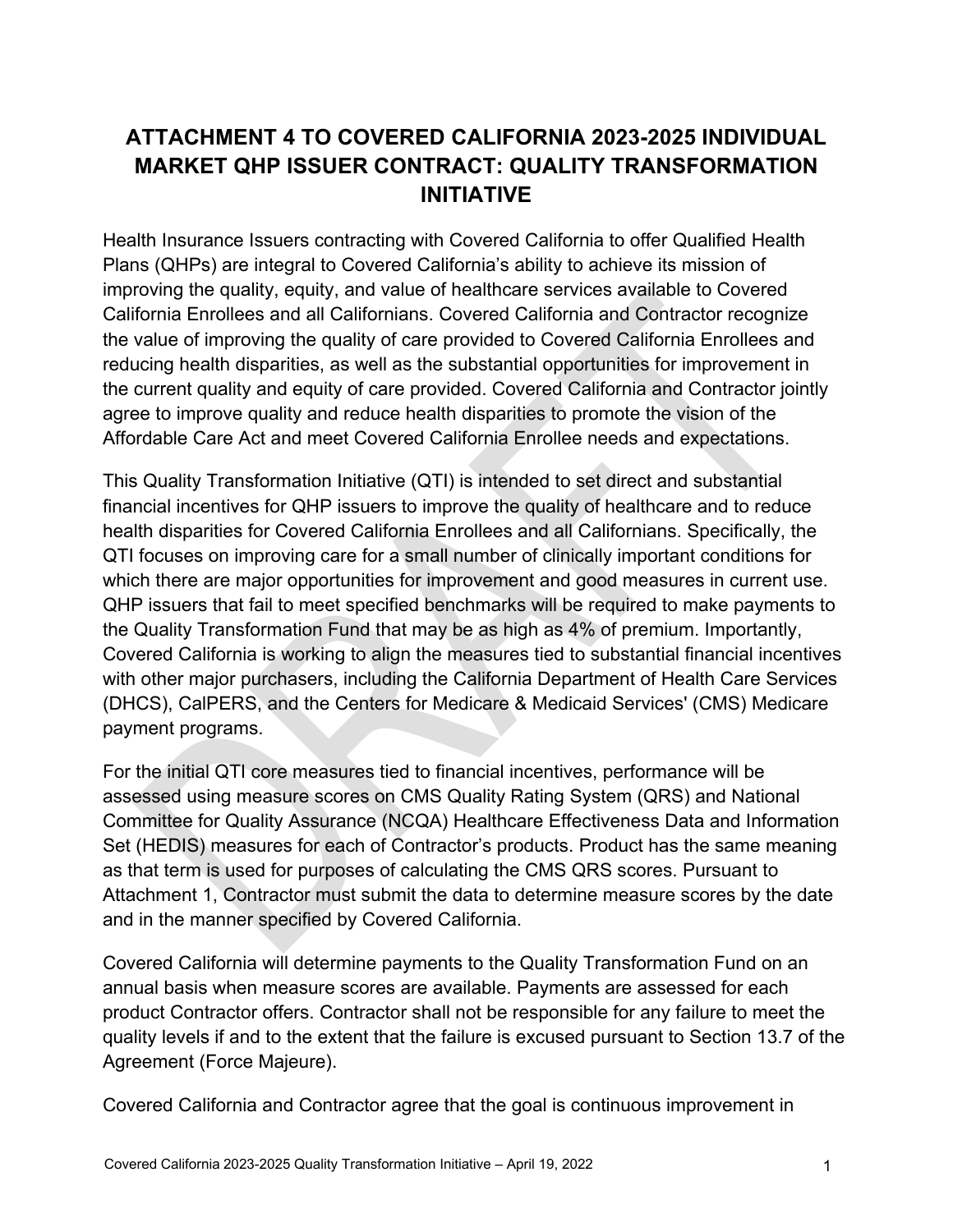both quality and equity, regardless of where the product currently performs compared to national or California performance.

Covered California will use Contractor's measure scores to evaluate and publicly report both QHP Issuer performance and its impact on healthcare quality and health disparities reduction in California.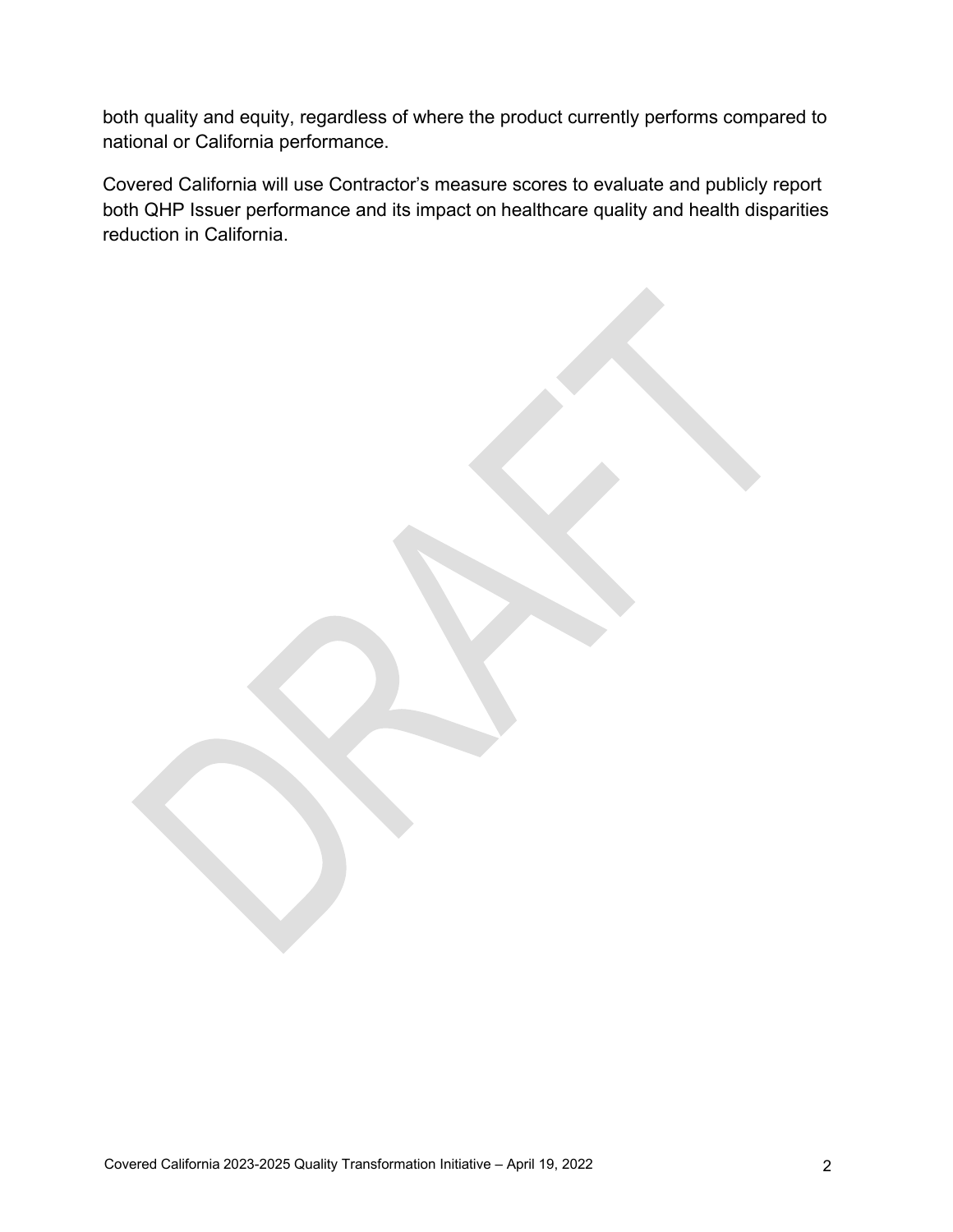## **1.01 Core Conditions and Measure Set**

### **1.01.1 2023 – 2025 QTI Measure Set**

For Measurement Years 2023-2025, Covered California has identified four areas of focus for improvement and related core measures that will be subject to Quality Transformation Fund payments as detailed in 1.02. These measures are nationally endorsed, represent priority quality and equity domains, align with other purchaser measures, and span pediatric and adult Enrollees.

- 1) For each of its products for Measurement Years 2023-2025, Contractor will be assessed on the following QTI core measure set using the reportable QRS measure scores published through the CMS Marketplace Quality Module within CMS' Health Insurance and Oversight System:
	- a) Controlling High Blood Pressure (NQF #0018)
	- b) Comprehensive Diabetes Care: Hemoglobin A1c (HbA1c) Control (<8.0%) (NQF #0575)
	- c) Colorectal Cancer Screening (NQF #0034)
	- d) Childhood Immunization Status (Combo 10) (NQF #0038)
- 2) In addition to the QTI core measure set, Contractor will report on the following National Committee for Quality Assurance (NCQA) Healthcare Effectiveness Data and Information Set (HEDIS) measures for Measurement Years 2023- 2025 for each of its products:
	- a) Depression Screening and Follow-Up for Adolescents and Adults (DSF)
	- b) Pharmacotherapy for Opioid Use Disorder (POD)

Covered California intends to include these measures in the QTI core measure set after benchmarks have been established.

#### **1.01.2 Health Disparities Reduction Requirements**

Covered California intends to add health disparities reduction requirements to the QTI core measure set after race and ethnicity stratified population benchmarks have been established. Disparities reduction requirements will be tied to payments to the Quality Transformation Fund either as an amendment for the 2025 contract year or beginning in 2026 for the next contract period.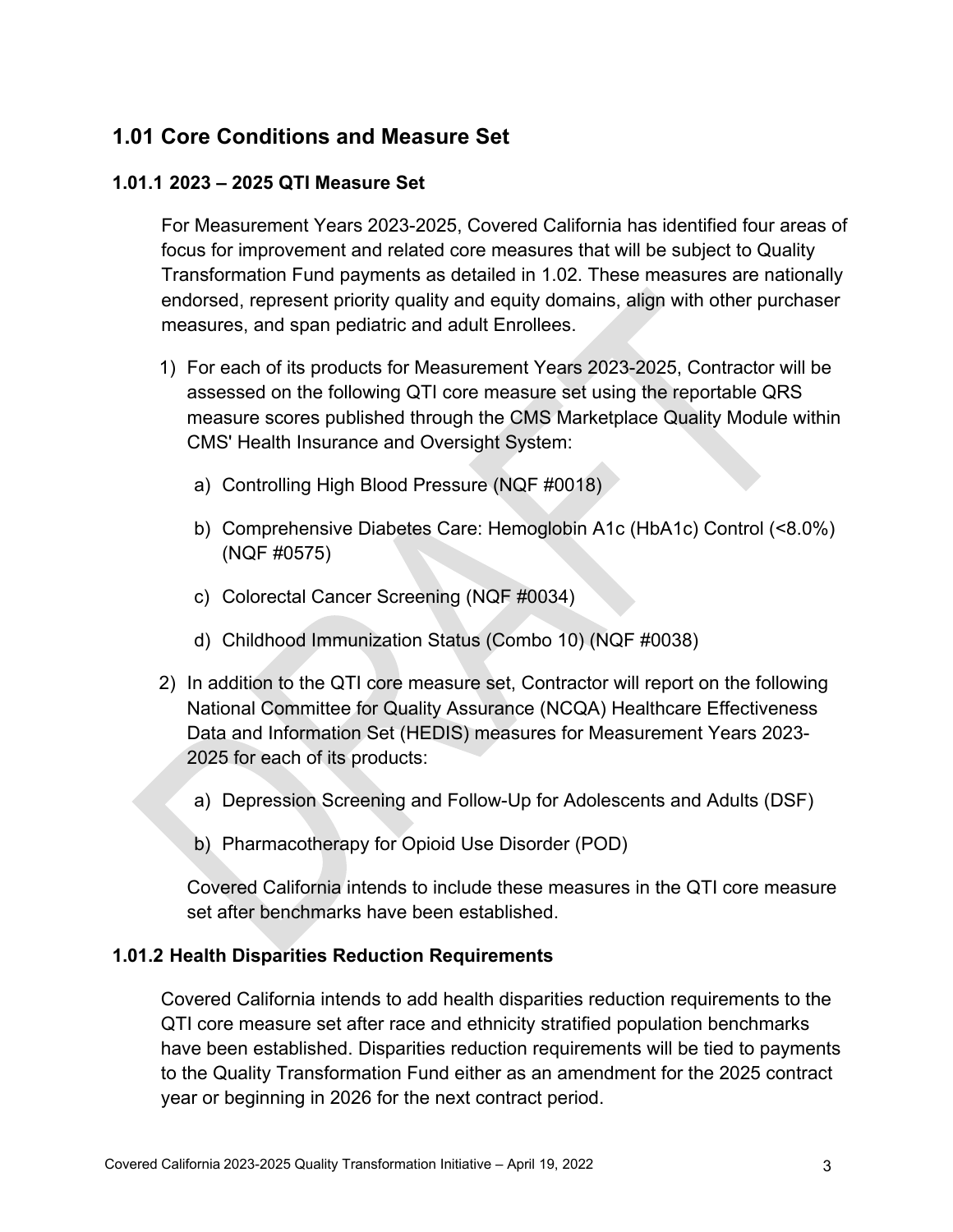Covered California will publicly report Contractor's scores on all QTI measures stratified by race and ethnicity pursuant to Attachment 1, Article 1.02.1.

### **1.01.3 Revisions to QTI Measure Set**

Covered California will evaluate the QTI measure set periodically in collaboration with Contractor, other QHP Issuers, and stakeholders, and may modify the measures through a contract amendment or for the next contract period.

## **1.02 Benchmarks and Payments to the Quality Transformation Fund**

During the term of this Agreement, Contractor agrees to conduct quality improvement activities to meet or exceed the 66<sup>th</sup> national percentile for each QTI core measure for each of its products. If Contractor does not meet or exceed the 66<sup>th</sup> national percentile, Contractor agrees to contribute payments to the Quality Transformation Fund as described below.

- 1) Covered California will use the  $25<sup>th</sup>$  national percentile benchmarks for each QTI core measure published by CMS through the CMS Marketplace Quality Module within CMS' Health Insurance and Oversight System and will calculate the 66<sup>th</sup> percentile benchmark for each QTI core measure using the measure scores published by CMS through the CMS' Nationwide QRS Public Use Files. These benchmarks will remain fixed during the term of this Agreement.
	- a) Measurement Year 2021 national percentiles and measure scores will be used to calculate the benchmarks for the following measures:
		- i) Controlling High Blood Pressure (NQF #0018)
		- ii) Comprehensive Diabetes Care: Hemoglobin A1c (HbA1c) Control (<8.0%) (NQF #0575)
		- iii) Colorectal Cancer Screening (NQF #0034)
	- b) Measurement Year 2022 national percentiles and measure scores will be used to calculate the benchmark for the following measure:
		- i) Childhood Immunization Status (Combo 10) (NQF #0038)
- 2) For each year of the Agreement, and for each QTI core measure for each product, Covered California will compare Contractor's measure score published by CMS through the CMS Marketplace Quality Module within CMS' Health Insurance and Oversight System against the benchmark to determine Contractor's Quality Transformation Fund payments, if any.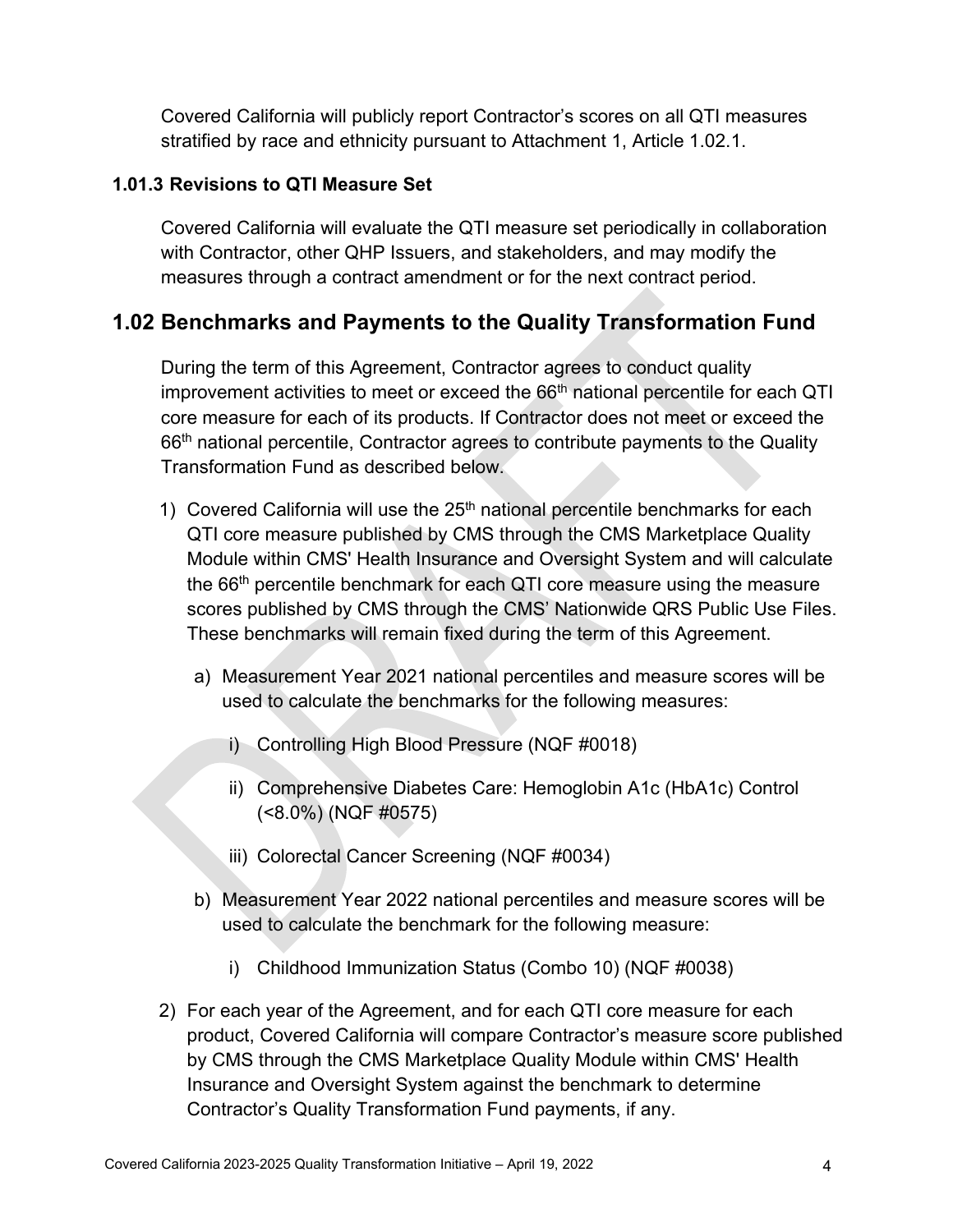- 3) Contractor agrees to make payments to the Quality Transformation Fund based on its measure scores for each reportable measure in the QTI core measure set for each product as follows:
	- a) Contractor must contribute the full per measure payment amount if the measure score is below the 25<sup>th</sup> national percentile benchmark.
	- b) Contractor must contribute a per measure payment amount at a declining constant rate, as determined by Covered California, for each measure score at or above the  $25<sup>th</sup>$  and up to the  $66<sup>th</sup>$  national percentile benchmark.
	- c) Contractor will not be required to make any payments for each measure score at or above the 66<sup>th</sup> national percentile benchmark.
- 4) For Measurement Year 2023, the full per measure payment amount is equal to 0.8 percent of Contractor's total Gross Premium per product divided equally by each reportable measure in the QTI core measure set for that product.
- 5) In subsequent years, the payment will increase per product per Plan Year as described in Section 5.2.1 of the Agreement.

### **1.03 Implementation Timeline**

Covered California will calculate payments to the Quality Transformation Fund and issue a QTI Performance Report, including an invoice, to Contractor on an annual basis within ninety (90) Days of receipt of the measure scores published through the CMS Marketplace Quality Module within CMS' Health Insurance and Oversight System for the Measurement Year.

If Contractor does not agree with the QTI Performance Report, Contractor may dispute the Report in writing within sixty (60) Days of receipt of that Report. The written notification of dispute must provide a detailed explanation of the basis for the dispute. Covered California must review and provide a written response to Contractor's dispute within sixty (60) Days of receipt of Contractor's notification of dispute. If the Contractor still disputes the findings of Covered California, Contractor may pursue additional remedies in accordance with Section 13.1 of the Agreement.

Payment to the Quality Transformation Fund is due within sixty (60) Days of receipt of the QTI Performance Report or if Contractor disputes the Report, within thirty (30) Days of the resolution of a dispute.